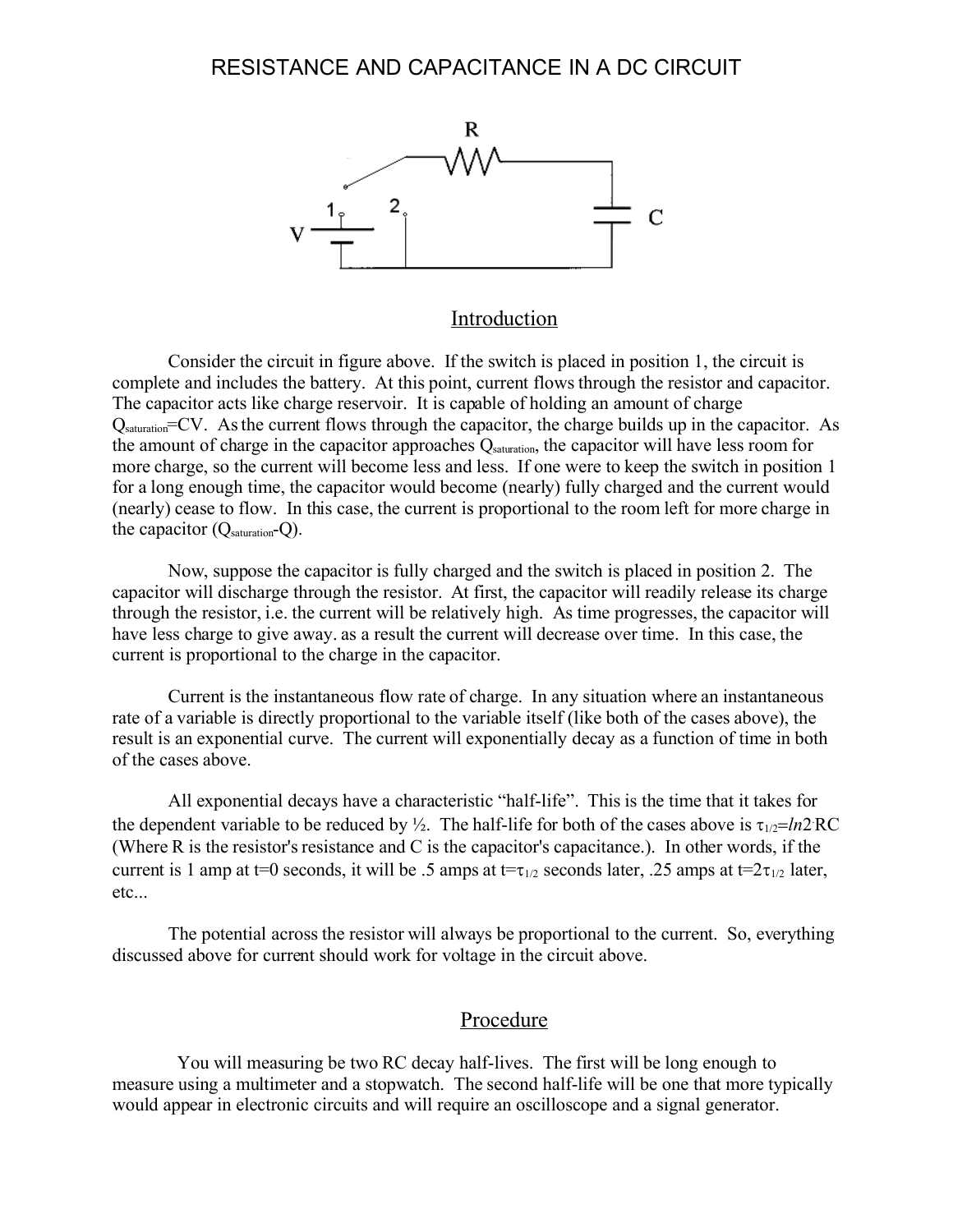# **Part 1**

# **Step 1**

Set up the circuit below with the power supply off.



### **Step 2**

Turn on the power supply, adjust it to 2 volts and start the stopwatch. Record the time and voltage every 15 seconds for 5 minutes.

## **Step 3**

Disconnect the wires from the power supply and short them together. Again, record the time and voltage every 15 seconds for 5 minutes.

## **Step 4**

Plot the data from step 1 and 2 on separate plots. Find an experimental half-life from both plots.

# **Step 5**

Measure the resistance of R with a multimeter (Disconnect the resistor from the circuit first!). Using that measured resistance and your measured half-life (from step #4) get an experimental value for capacitance of C. The manufacturer claims that this is a 1F capacitor with a 20% tolerance. Does your result coincide with this claim?

# **Part 2**

In this part you be using a square wave to act like the battery and a switch from Part 1. To the capacitor, the input voltage will appear to be switched high and low.

## **Step 1**

oscilloscope